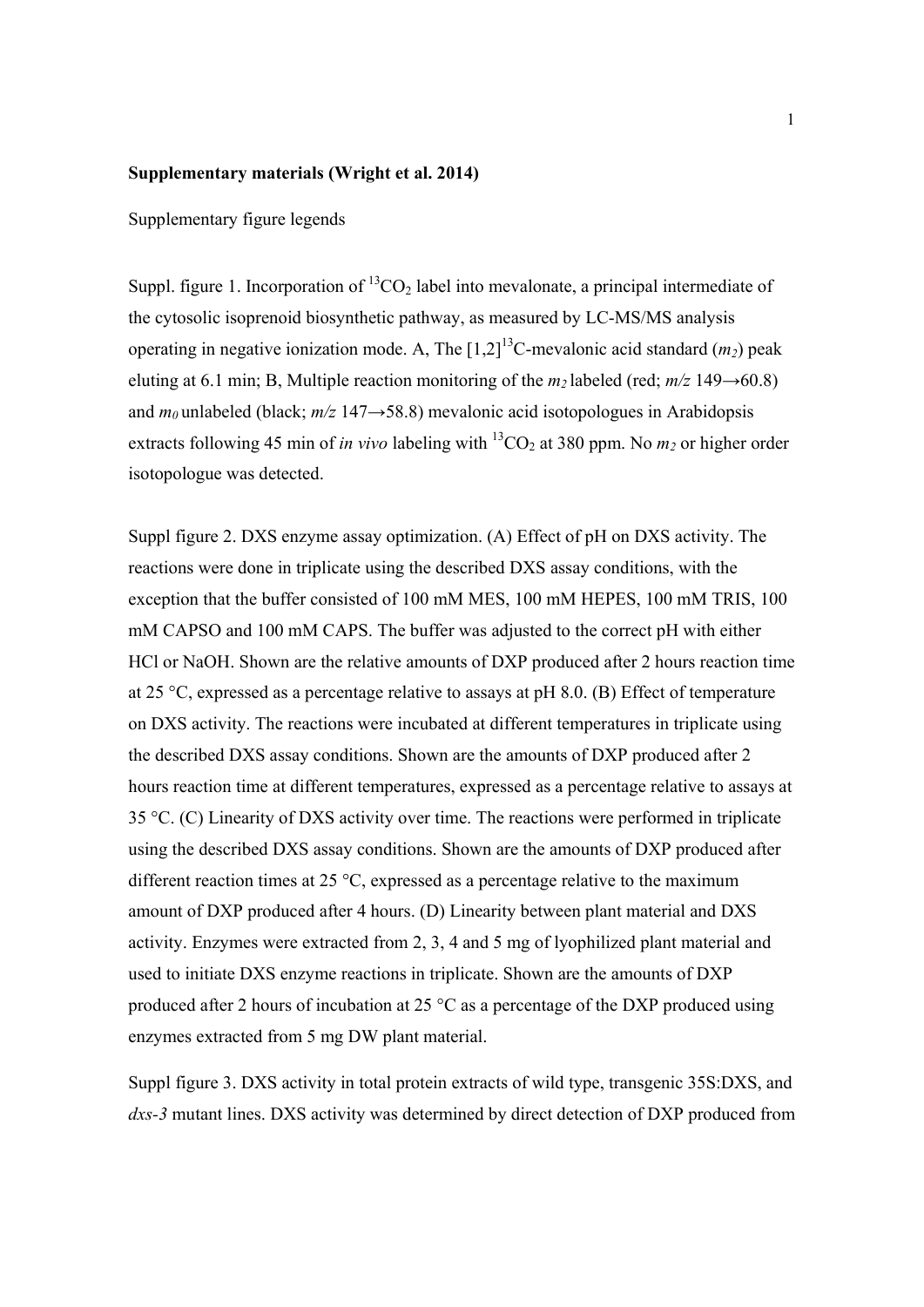pyruvate and glyceraldehyde 3-phosphate in *in vitro* assays by LC-MS/MS operating in negative mode using MRM (*m/z* 212.9→138.9). Assays were performed according to the conditions described in Suppl. figure 2. Absolute quantification of products was determined by a  $[3.4,5^{-13}C]$ DXP internal standard. Means of  $n > 10 \pm SE$  are shown.

Suppl figure 4. Elasticity of 1-deoxy-D-xylulose-5-phosphate synthase (DXS) for dimethylallyl diphosphate (DMADP). Total protein extracts of wild type Arabidopsis were assayed in the presence of variable concentrations of DMADP spanning a physiological range to test its potential for negative feedback inhibition of DXS. The elasticity  $(\epsilon)$  of DMADP for DXS is obtained from the slope of relative DXS activity as a function of DMADP concentration. Assays were conducted at physiologically relevant concentrations of the substrates pyruvate (30  $\mu$ M) and glyceraldehyde 3-phosphate (70  $\mu$ M). Shown are means of three assays (n=3) and SEM.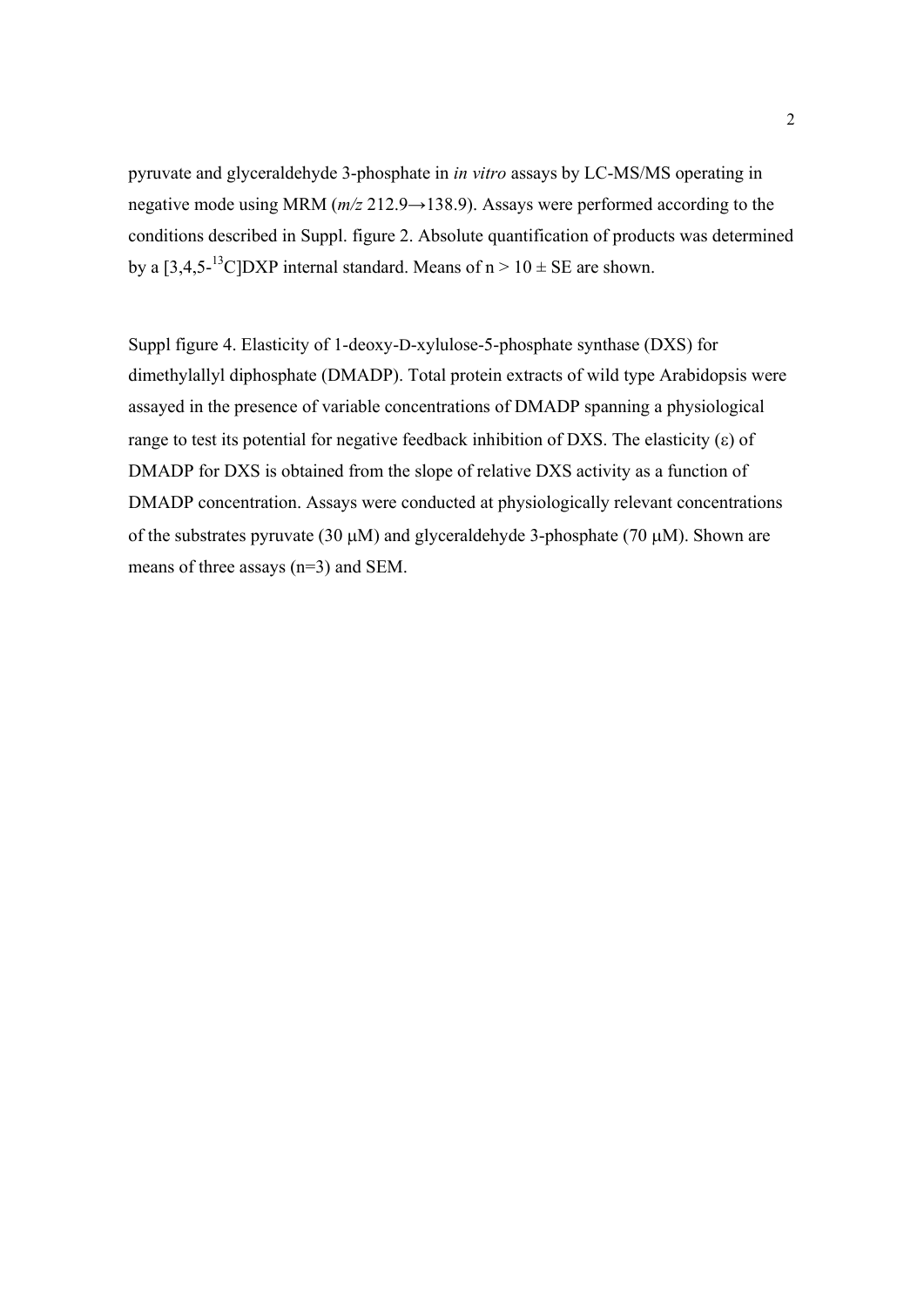

Suppl. figure 1. Incorporation of  ${}^{13}CO_2$  label into mevalonate, a principal intermediate of the cytosolic isoprenoid biosynthetic pathway, as measured by LC-MS/MS analysis operating in negative ionization mode. A, The  $[1,2]$ <sup>13</sup>C-mevalonic acid standard  $(m_2)$  peak eluting at 6.1 min; B, Multiple reaction monitoring of the  $m_2$  labeled (red;  $m/z$  149 $\rightarrow$ 60.8) and  $m_0$  unlabeled (black;  $m/z$  147 $\rightarrow$ 58.8) mevalonic acid isotopologues in Arabidopsis extracts following 45 min of *in vivo* labeling with  ${}^{13}CO_2$  at 380 ppm. No  $m_2$  or higher order isotopologue was detected.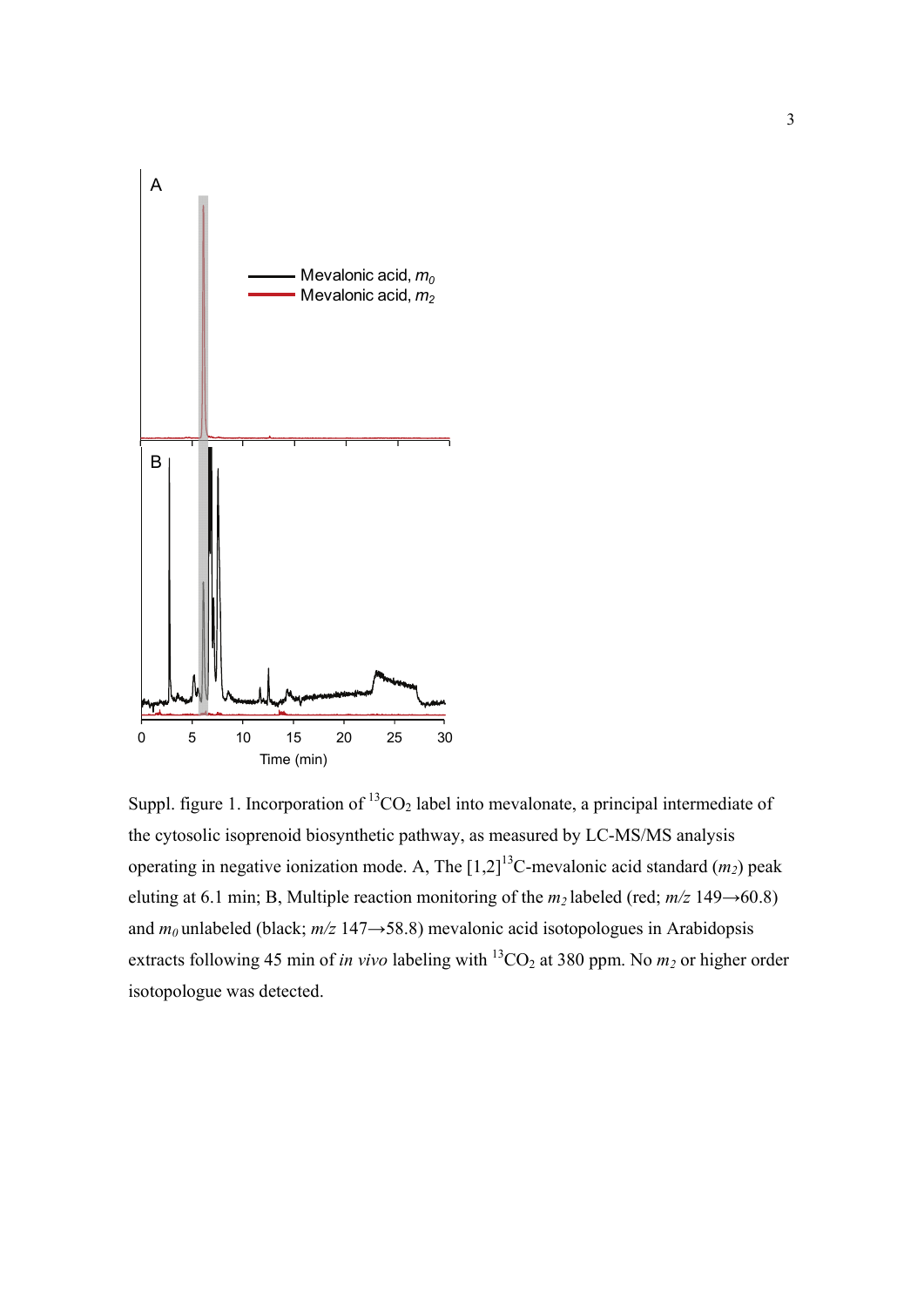

Suppl figure 2. DXS enzyme assay optimization. (A) Effect of pH on DXS activity. The reactions were done in triplicate using the described DXS assay conditions, with the exception that the buffer consisted of 100 mM MES, 100 mM HEPES, 100 mM TRIS, 100 mM CAPSO and 100 mM CAPS. The buffer was adjusted to the correct pH with either HCl or NaOH. Shown are the relative amounts of DXP produced after 2 hours reaction time at 25 °C, expressed as a percentage relative to assays at pH 8.0. (B) Effect of temperature on DXS activity. The reactions were incubated at different temperatures in triplicate using the described DXS assay conditions. Shown are the amounts of DXP produced after 2 hours reaction time at different temperatures, expressed as a percentage relative to assays at 35 °C. (C) Linearity of DXS activity over time. The reactions were performed in triplicate using the described DXS assay conditions. Shown are the amounts of DXP produced after different reaction times at 25 °C, expressed as a percentage relative to the maximum amount of DXP produced after 4 hours. (D) Linearity between plant material and DXS activity. Enzymes were extracted from 2, 3, 4 and 5 mg of lyophilized plant material and used to initiate DXS enzyme reactions in triplicate. Shown are the amounts of DXP produced after 2 hours of incubation at 25 °C as a percentage of the DXP produced using enzymes extracted from 5 mg DW plant material.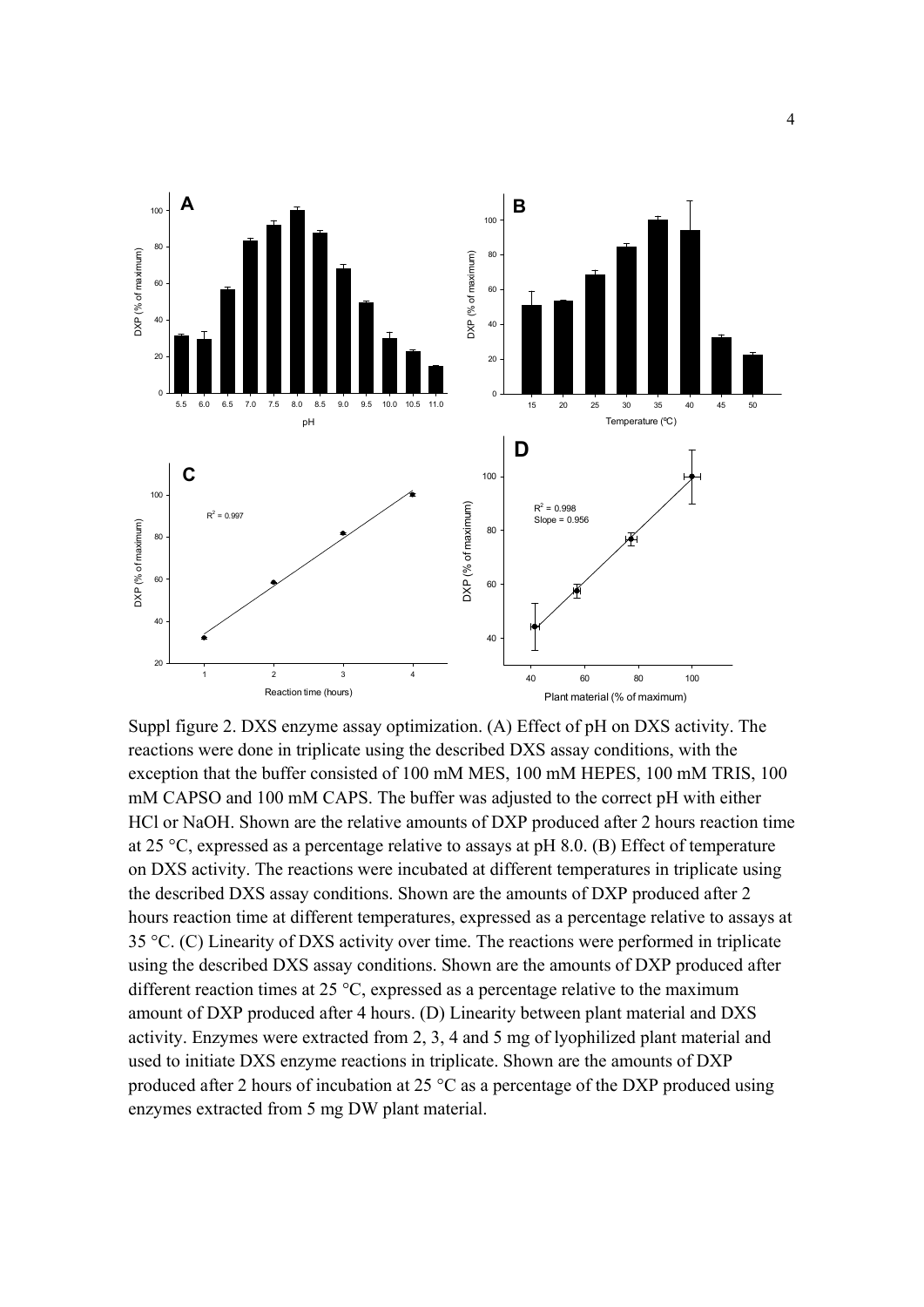

Suppl figure 3. DXS activity in total protein extracts of wild type, transgenic 35S:DXS, and *dxs-3* mutant lines. DXS activity was determined by direct detection of DXP produced from pyruvate and glyceraldehyde 3-phosphate in *in vitro* assays by LC-MS/MS operating in negative mode using MRM (*m/z* 212.9→138.9). Assays were performed according to the conditions described in Suppl. figure 2. Absolute quantification of products was determined by a  $[3,4,5^{-13}C]$ DXP internal standard. Means of  $n > 10 \pm SE$  are shown.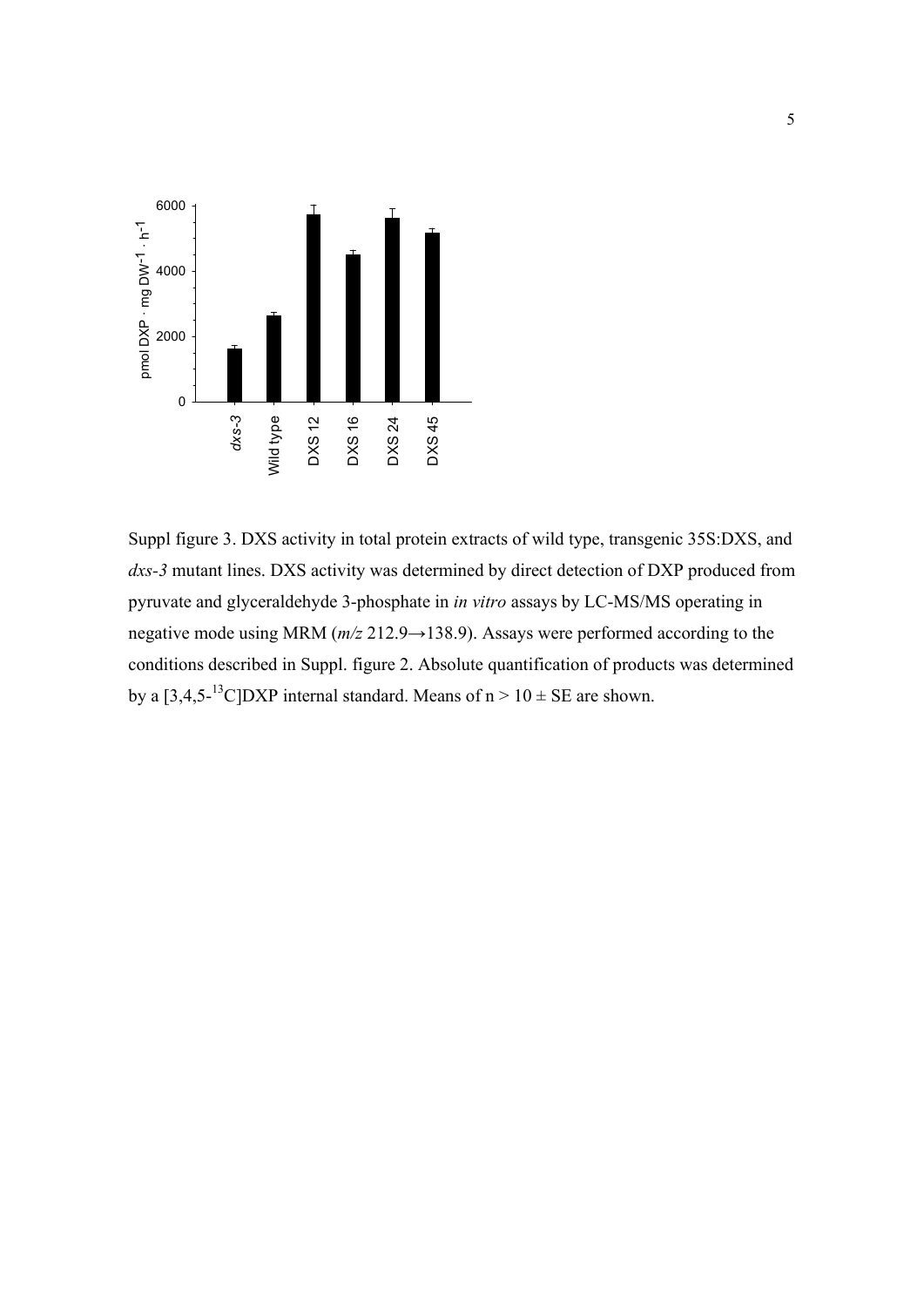

Suppl figure 4. Elasticity of 1-deoxy-D-xylulose-5-phosphate synthase (DXS) for dimethylallyl diphosphate (DMADP). Total protein extracts of wild type Arabidopsis were assayed in the presence of variable concentrations of DMADP spanning a physiological range to test its potential for negative feedback inhibition of DXS. The elasticity  $(\epsilon)$  of DMADP for DXS is obtained from the slope of relative DXS activity as a function of DMADP concentration. Assays were conducted at physiologically relevant concentrations of the substrates pyruvate (30  $\mu$ M) and glyceraldehyde 3-phosphate (70  $\mu$ M). Shown are means of three assays (n=3) and SEM.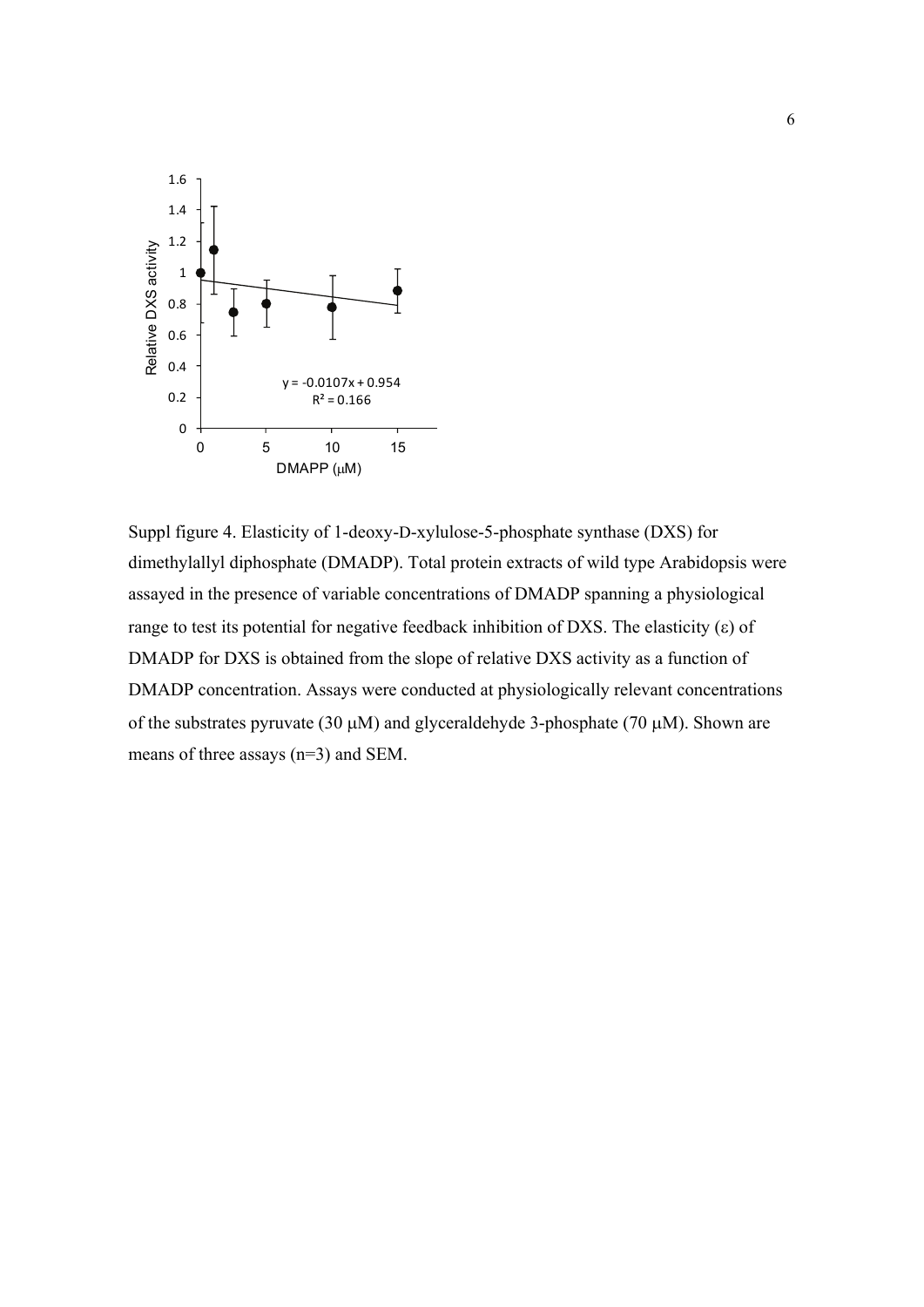| Line      | DXS activity <sup>a</sup> | $Flux^b$ | Slope   | Deviation index <sup>c</sup> |
|-----------|---------------------------|----------|---------|------------------------------|
| $dx -3$   | 1624                      | 2.72     | 0.00071 | 0.42                         |
| Wild type | 2648                      | 3.44     |         | Reference state              |
| 35S:DXS16 | 4510                      | 6.20     | 0.00148 | 1.08                         |
| 35S:DXS45 | 5159                      | 6.36     | 0.00116 | 0.94                         |
| 35S:DXS24 | 5623                      | 6.68     | 0.00109 | 0.92                         |

Suppl. table I. Calculation of deviation indices in DXS-altered lines relative to a wild type reference state

 $^{\rm a}$  pmol DXP·mg<sup>-1</sup> DW·h<sup>-1</sup>

 $^{\rm b}$  pmol DXP·mg<sup>-1</sup> DW·min<sup>-1</sup>

 $c$  As described in Small and Kacser (1993)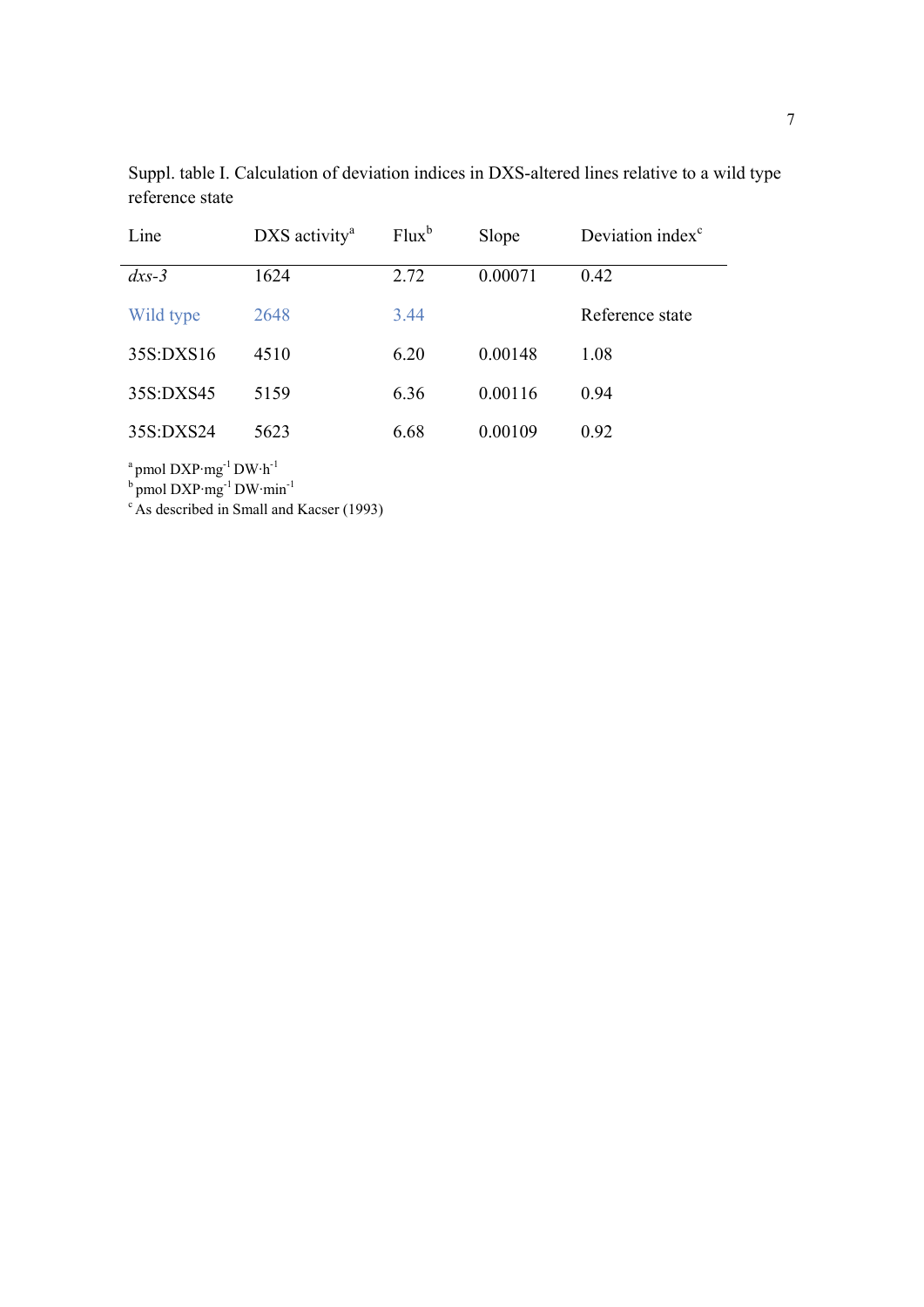| Designation        | <u>Sequence</u>             |
|--------------------|-----------------------------|
| RP2 <sub>lsF</sub> | GAAGGCAAAGGAAGGCAGAATCAG    |
| RP2 <sub>lsR</sub> | GCAATACTCCACGGAACACCAAG     |
| APT1F              | GTTGCAGGTGTTGAAGCTAGAGGT    |
| APT <sub>1R</sub>  | TGGCACCAATAGCCAACGCAATAG    |
| <b>DXSF</b>        | TCGCAAAGGGTATGACAAAG        |
| <b>DXSR</b>        | CAGTCCCGCTTATCATTCC         |
| <b>DXRF</b>        | AGTAGCGGATGCGTTGAAGC        |
| <b>DXRR</b>        | GCGGATGAATGACAATCTCTATATCG  |
| <b>CMSF</b>        | TTCTGATTCGCTTGTGGTG         |
| <b>CMSR</b>        | AACTGGATGCTTGAGGTATTC       |
| <b>CMKF</b>        | TCGGTGGTGGAAGTAGTAATG       |
| <b>CMKR</b>        | AGGAAGGTCTTGGACAATCTC       |
| <b>MDSF</b>        | CATCGTTTAGAGCCAGGGTATCC     |
| <b>MDSR</b>        | TGAAGTAACACATCGCCATCGG      |
| <b>HDSF</b>        | CAGAATGCGTAACACTAAGAC       |
| <b>HDSR</b>        | <b>GAGAACCACCTACATATCCG</b> |
| <b>HDRF</b>        | TCGTGCGGGAGAATCATC          |
| <b>HDRR</b>        | TCTTACGGAACACCTTGGC         |

Suppl. table II. Quantitative PCR primer sequences used in this study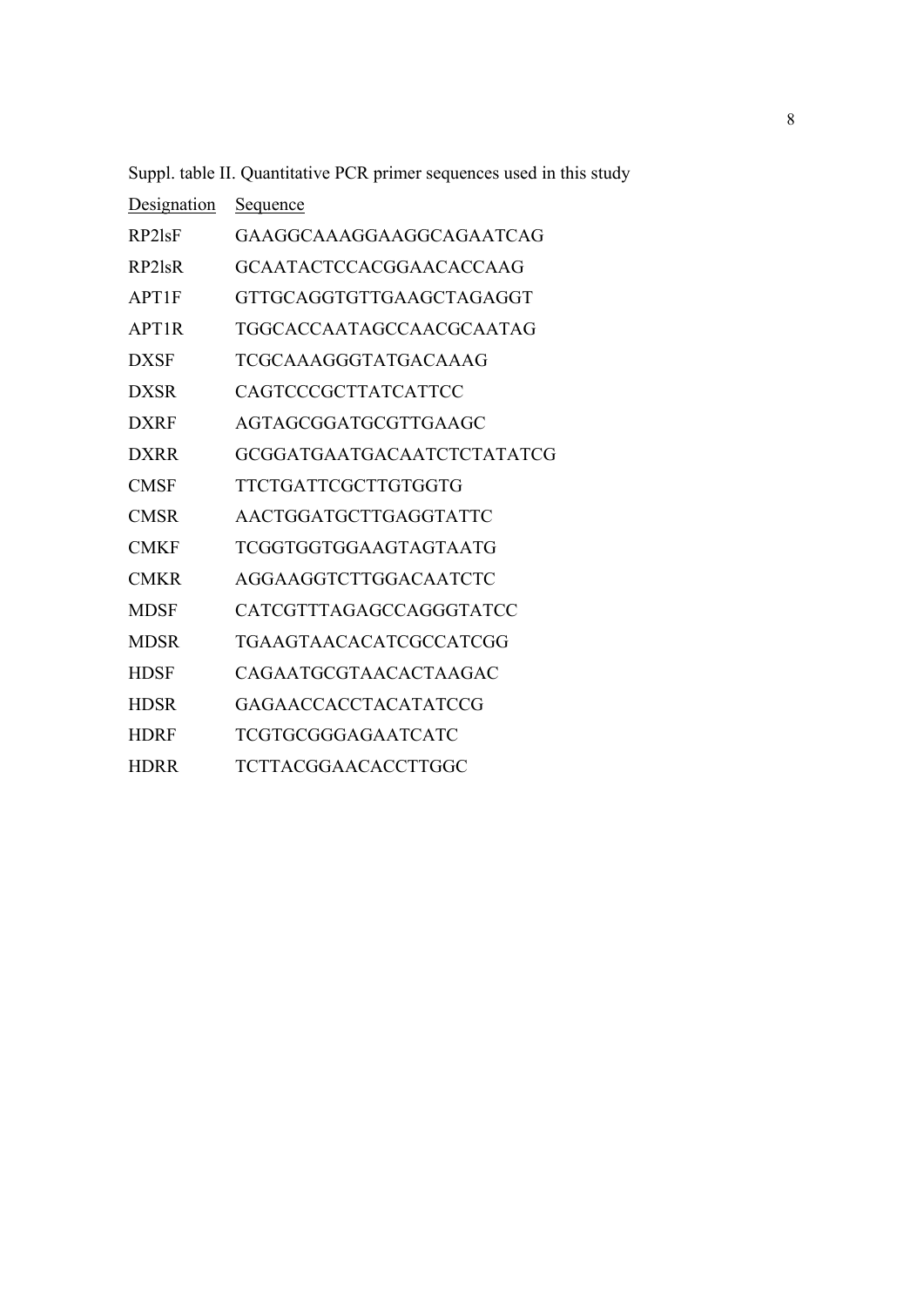## Supplementary methods

## *Calculation of exact label incorporation into DMADP*

While positive chemical ionization gas chromatography mass spectrometry (PCI-GC-MS) reduces fragmentation of the isoprene molecular ion and allows accurate measurement of <sup>13</sup>C incorporation, a significant amount of fragmentation still occurs due to hydride abstraction and charge exchange, leading to  $[M - H]^{+}$  and  $[M]^{+}$  ions, respectively, in addition to the predominantly formed  $[M+H]$ <sup>+</sup> ion. The isoprene peak formed from the acid hydrolysis of a DMADP standard will thus consists of 4 ions, namely: (i) *m/z* 67 due to the hydride abstraction  $[M-H]^+$  ion of <sup>13</sup>C<sub>0</sub> isoprene (<sup>13</sup>C<sub>0</sub>[M-H]<sup>+</sup>), (ii) *m/z* 68 consisting of the  $[M]^+$  ion of <sup>13</sup>C<sub>0</sub> isoprene (<sup>13</sup>C<sub>0</sub>[M]<sup>+</sup>) and the [M-H]<sup>+</sup> ion of <sup>13</sup>C<sub>1</sub> isoprene (<sup>13</sup>C<sub>1</sub>[M-H]<sup>+</sup>), (iii)  $m/z$  69 consisting predominantly of the  $[M+H]^+$  of <sup>13</sup>C<sub>0</sub> isoprene ion  $(^{13}C_0[M+H]^+)$  but also containing a small amount of the M<sup>+</sup> ion of <sup>13</sup>C<sub>1</sub> isoprene (<sup>13</sup>C<sub>1</sub>[M]<sup>+</sup>) due to natural <sup>13</sup>C abundance, and (iv)  $m/z$  70 consisting of the  $[M+H]$ <sup>+</sup> ion of <sup>13</sup>C<sub>1</sub> isoprene (<sup>13</sup>C<sub>1</sub>[M+H]<sup>+</sup>). The sensitivity of the method did not allow any detection of natural  ${}^{13}C_2$  isoprene ions. To deconvolute the different molecular ions of isoprene and determine the exact isotopologue distribution in a given labeled sample, the following constants were calculated from unlabeled spectra:

$$
k_1 = {}^{13}C_0[M]^+ / {}^{13}C_0[M+H]^+
$$
\n(1)

$$
k_2 = {}^{13}C_0[M-H]^+ / {}^{13}C_0[M+H]^+
$$
 (2)

These fractions were calculated from the experimental data obtained from the acid hydrolysis of 200 ng DMADP standard. These data will also contain the natural abundant isotope <sup>13</sup>C, so that the total ions of the isoprene standard measured will consist of both <sup>13</sup>C<sub>0</sub> isoprene ( ${}^{13}C_0M$ ) and  ${}^{13}C_1$  isoprene ( ${}^{13}C_1M$ ). Knowing the natural abundance of  ${}^{13}C_1$ , the following equations can be deduced:

$$
{}^{13}C_0M = 0.945M^{Total}
$$
 (3)

$$
{}^{13}C_1M = 0.055M^{Total}
$$
 (4)

$$
M^{Total} = {}^{13}C_0M + {}^{13}C_1M = m/z \ 67 + m/z \ 68 + m/z \ 69 + m/z \ 70 \tag{5}
$$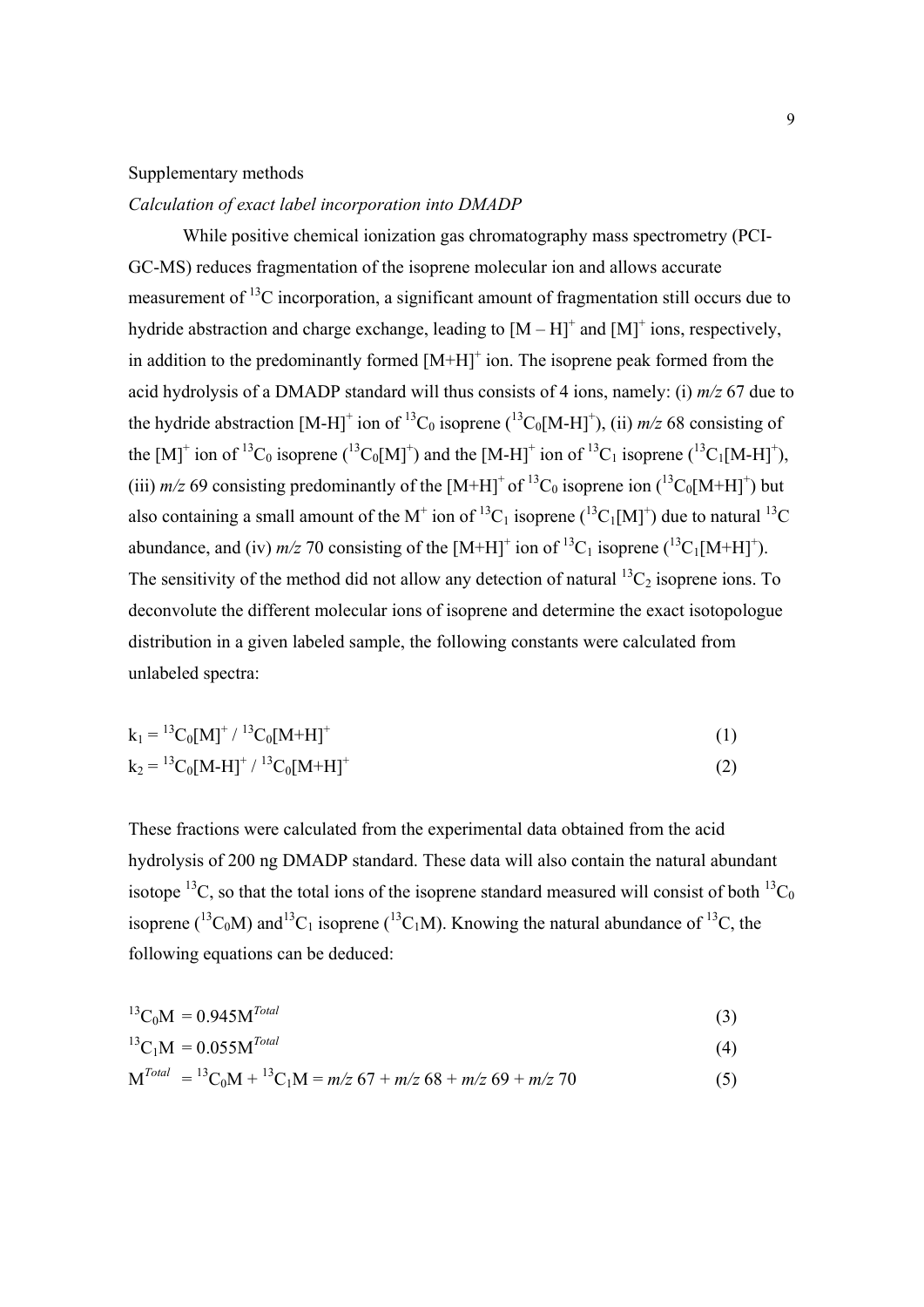In equation (5) *m/z* 67, *m/z* 68, *m/z* 69 and *m/z* 70 represent the integrated peak areas of the respective ion masses. The following equations can be deduced based on the assumption that the fragmentation of  ${}^{13}C_0M$  and  ${}^{13}C_1M$  is similar:

$$
{}^{13}C_0[M-H]^{+} / {}^{13}C_0M = {}^{13}C_1[M-H]^{+} / {}^{13}C_1M
$$
 (6)

$$
{}^{13}C_0[M]^+ / {}^{13}C_0M = {}^{13}C_1[M]^+ / {}^{13}C_1M
$$
 (7)

Using these equations,  $k_1$  and  $k_2$  can now be calculated as follows:

$$
{}^{13}C_0[M]^{+} = m/z \ 68 - {}^{13}C_1[M-H]^{+}
$$
 (8)

$$
{}^{13}C_1[M-H]^{+} = ({}^{13}C_0[M-H]^{+})({}^{13}C_1M) / {}^{13}C_0M
$$
\n(9)

$$
{}^{13}C_0[M-H]^{+} = m/z \ 67 \tag{10}
$$
\n
$$
{}^{13}C_0[M-H]^{+} = ({}^{13}C_0D)C_0({}^{13}C_0D)C_0({}^{13}C_0D)C_0({}^{13}C_0D)C_0({}^{13}C_0D)C_0({}^{13}C_0D)C_0({}^{13}C_0D)C_0({}^{13}C_0D)C_0({}^{13}C_0D)C_0({}^{13}C_0D)C_0({}^{13}C_0D)C_0({}^{13}C_0D)C_0({}^{13}C_0D)C_0({}^{13}C_0D)C_0({}^{13}C_0D)C_0({}^{13}C_0D)C_0({}^{13}C_0D)C_0({}^{13}C_0D)C_0({}^{13}C_0D)C_0({}^{13}C_0D)C_0({}^{13}C_0D)C_0({}^{13}C_0D)C_0({}^{13}C_0D)C_0({}^{13}C_0D)C_0({}^{13}C_0D)C_0({}^{13}C_0D)C_0({}^{13}C_0D)C_0({}^{13}C_0D)C_0({}^{13}C_0D)C_0({}^{13}C_0D)C_0({}^{13}C_0D)C_0({}^{13}C_0D)C_0({}^{13}C_0D)C_0({}^{13}C_0D)C_0({}^{13}C_0D)C_0({}^{13}C_0D)C_0({}^{13}C_0D)C_0({}^{13}C_0D)C_0({}^{13}C_0D)C_0({}^{13}C_0D)C_0({}^{13}C_0D)C_0({}^{13}C_0D)C_0({}^{13}C_0D)C_0({}^{13}C_0D)C_0({}^{13}C_0D)C_0({}^{13}C_0D)C_0({}^{13}C_0D)C_0({}^{13}C_0D)C_0({}^{13}C_0D)C_0({}^{13}C_0D)C_0({}^{13}C_
$$

$$
{}^{13}C_1[M]^{+} = ({}^{13}C_0[M]^{+})({}^{13}C_1M) / {}^{13}C_0M
$$
\n(11)\n  
\n
$$
{}^{13}C_1M M^{+} = ({}^{13}C_0[M]^{+})({}^{13}C_1M) / {}^{13}C_0M
$$
\n(12)

$$
{}^{13}C_0[M+H]^{+} = m/z \ 69 - {}^{13}C_1[M]^{+}
$$
\n(12)

Using equations (1) and (2), as well as the fact that each isoprene mass consists of three fragment ions, namely  $[M-H]$ <sup>+</sup>,  $[M]$ <sup>+</sup> and  $[M+H]$ <sup>+</sup>, the absolute amounts of the different isoprene masses can be calculated as follows:

$$
{}^{13}C_{5}isoprene = (m/z 74)(1 + k_{1} + k_{2})
$$
\n
$$
{}^{13}C_{4} isoprene = A(1 + k_{1} + k_{2})
$$
\n
$$
(14)
$$
\n
$$
{}^{13}C_{3}isoprene = B(1 + k_{1} + k_{2})
$$
\n
$$
{}^{13}C_{2}isoprene = C(1 + k_{1} + k_{2})
$$
\n
$$
{}^{13}C_{1}isoprene = D(1 + k_{1} + k_{2})
$$
\n
$$
{}^{13}C_{0}isoprene = E(1 + k_{1} + k_{2})
$$
\n
$$
{}^{13}C_{0}isoprene = E(1 + k_{1} + k_{2})
$$
\n
$$
{}^{13}C_{0}isoprene = E(1 + k_{1} + k_{2})
$$
\n
$$
{}^{13}C_{0}isoprene = E(1 + k_{1} + k_{2})
$$
\n
$$
A = (m/z 73) - k_{1}(m/z 74)
$$
\n
$$
B = (m/z 72) - k_{1}A - k_{2}(m/z 74)
$$
\n
$$
B = (m/z 71) - k_{1}B - k_{2}A
$$
\n
$$
(21)
$$